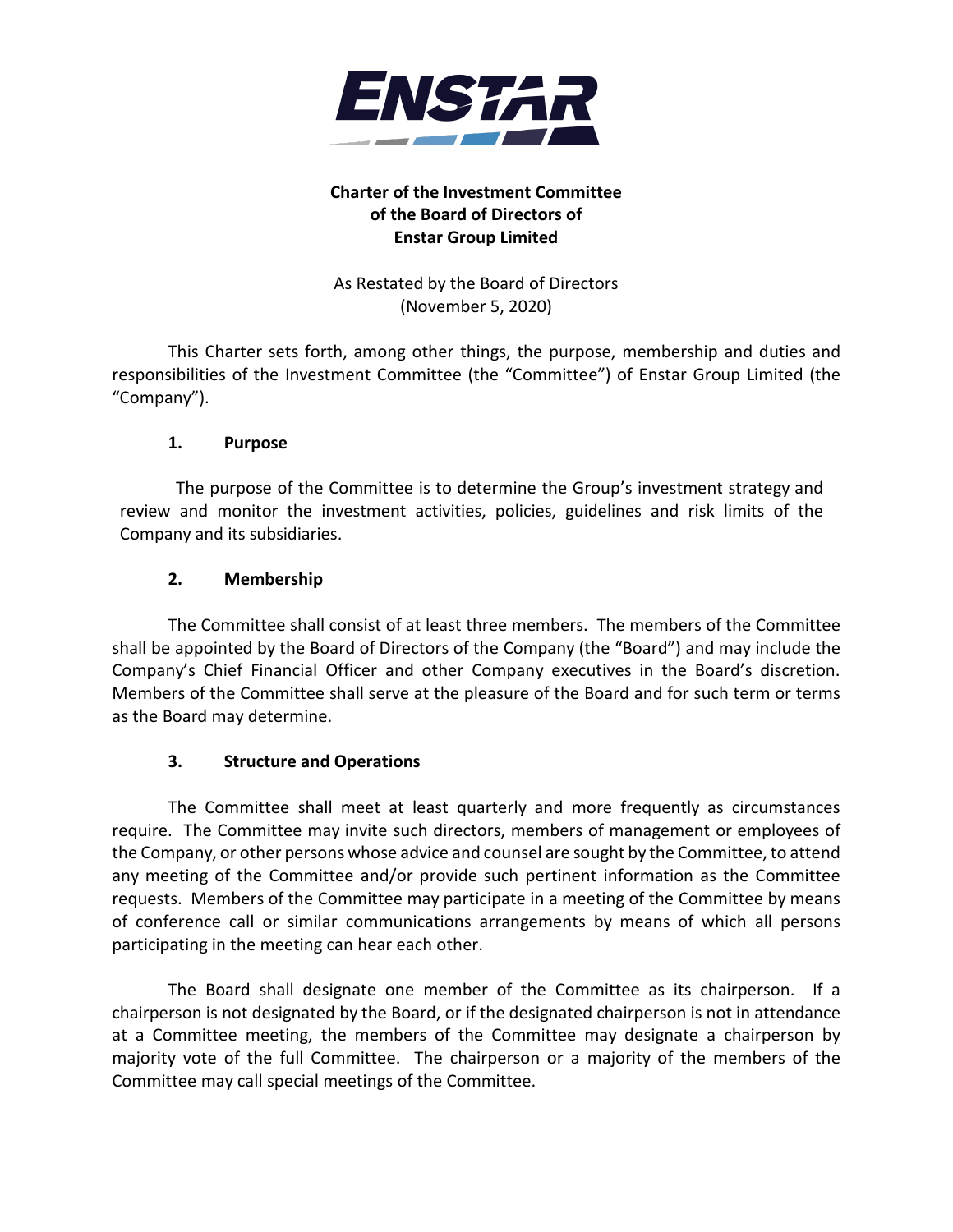The affirmative vote of a majority of the members of the Committee participating in any meeting of the Committee is necessary for the adoption of any resolution. The Committee may create one or more subcommittees and may delegate, in its discretion, all or a portion of its duties and responsibilities to such subcommittees.

## **4. Duties and Responsibilities**

The Committee shall have the following responsibilities, duties, and authority:

(a) Review the Company's investment guidelines to ensure that they are appropriate for the Company at least every three years, or more frequently if determined necessary by the Committee in its discretion.

(b) Oversee the Company's investments, ensuring compliance with the Company's investment guidelines, including approval of investment transactions in accordance with these guidelines.

(c) Review and recommend the Company's overall investment policy and strategy to the Board.

(d) Review the Company's investment performance quarterly and annually against plan and external benchmarks agreed from time to time.

(e) Oversee investment-related risks, including those related to the Company's cash and investment portfolio and investment strategy, taking into account the Company's strategies and risk appetite.

(f) Oversee the selection, retention and termination of any outside investment manager and monitor and evaluate the performance of outside investment managers.

(g) Review and approve the Company's use of derivatives.

(h) Oversee the Company's investment function and ensure that adequate resources are allocated to perform its functions.

(i) Undertake and review with the Board an annual performance evaluation of the Committee, which shall compare the performance of the Committee with the requirements of this Charter.

(j) Review and reassess the adequacy of the Committee's charter annually and recommend to the Board any appropriate changes.

(k) Deliver a report to the Board periodically on all matters for which the Committee